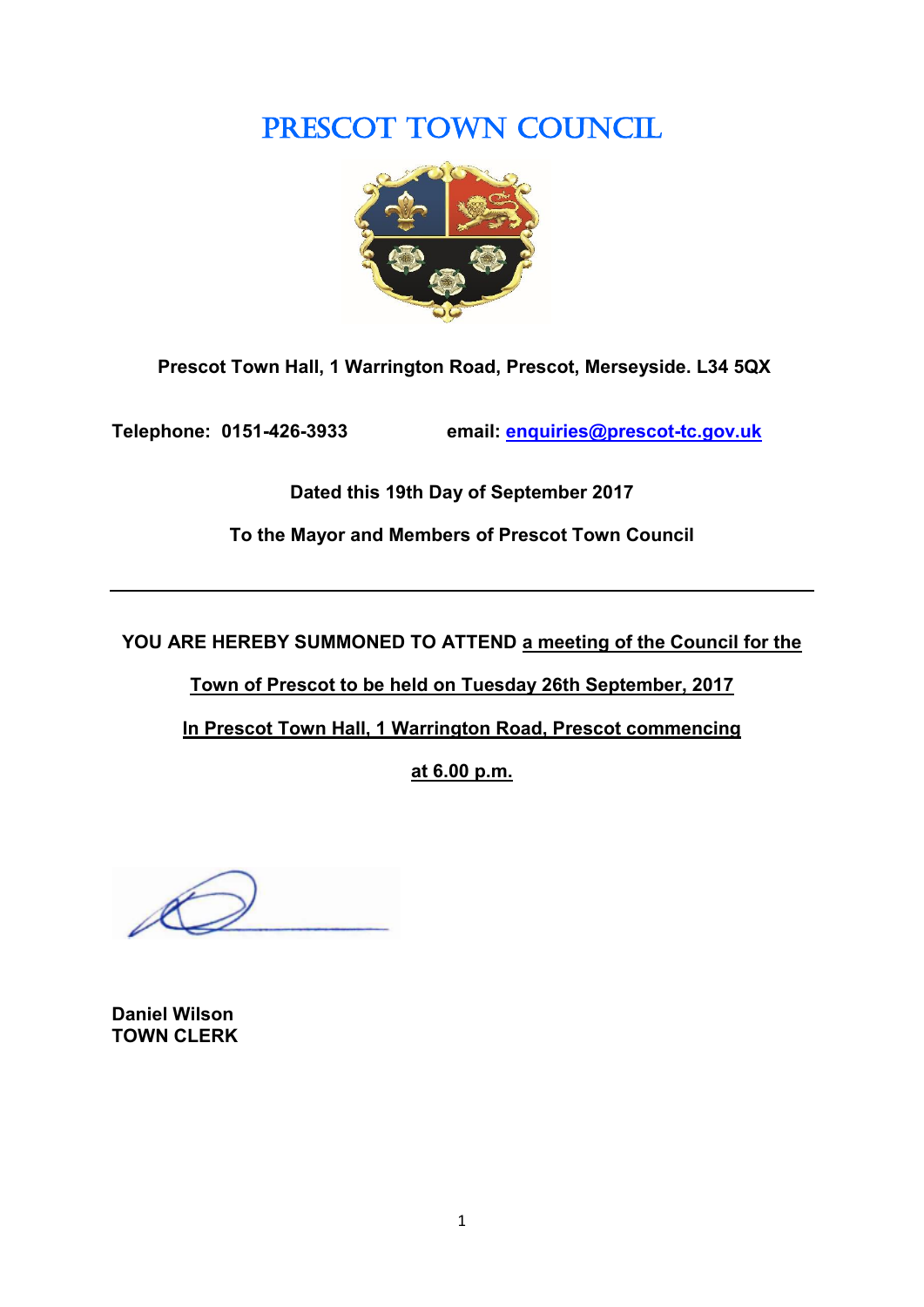# **A G E N D A**

To provide members of the public with the opportunity to ask questions of the Council.

**2. PUBLIC OPEN FORUM** Verbal

# **3. DECLARATIONS OF INTEREST** Verbal

*In accordance with Standing Order 4 g ii, members are invited to indicate any interests they may have in relation to items on the agenda for the meeting.*

# **4. MINUTES OF THE PREVIOUS COUNCIL MEETING** (pages 4-9)

To **APPROVE AND SIGN** the Minutes of the Meeting of the Town Council held on Tuesday 25th July 2017 as a true and accurate record of the business transacted.

# **5. MINUTES OF THE COUNCIL COMMITTEE MEETINGS** (pages 10-15)

To **NOTE** the minutes of the following Committee meetings:

- Finance and General Purposes Committee  $-14<sup>th</sup>$  July 2017
- Events Committee  $7<sup>th</sup>$  June 2017 and 19<sup>th</sup> July 2017

# **6. ANNOUNCEMENTS FROM THE LEADER** Verbal

To receive announcements from the Leader of the Council.

# **FOR INFORMATION AND TO RECEIVE QUESTIONS FROM MEMBERS**

# **7. ANNOUNCEMENTS FROM THE TOWN CLERK** Verbal

To receive announcements from the Town Clerk.

### **FOR INFORMATION AND TO RECEIVE QUESTIONS FROM MEMBERS**

#### **8. REPORTS AND PRESENTATIONS FROM REPRESENTATIVES AT CONFERENCES OR OUTSIDE BODIES** Verbal

To receive reports and presentations from representatives.

**1. TO RECEIVE APOLOGIES** Verbal